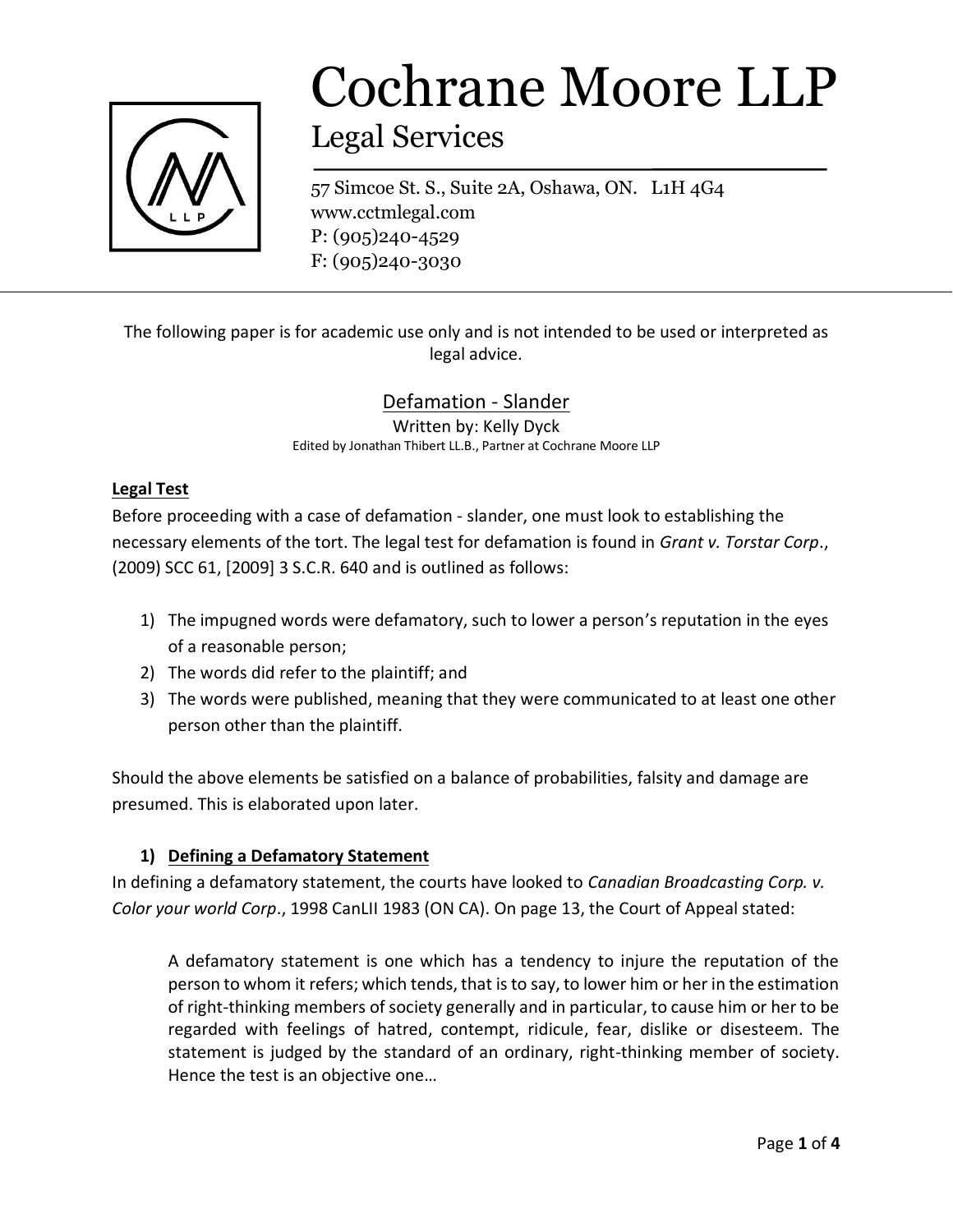The highlights in this definition would be: a statement that injures the reputation of the person to whom it refers…as judged by the standard of an ordinary, right thinking member of society (the reasonable person). Thus, **the test is an objective one**.

The Supreme Court on *Grant* goes on to mention that "slander requires proof of special damages, unless the impugned words were slanderous per se." Slander per se is then defined as:

- a. Accusations imputing the commission of a criminal offence;
- b. Accusations imputing a contagious or infectious disease; or
- c. Words calculated to disparage a person in his/her office, profession, calling, trade or business.

Even if the statement does not specify the commission of a specific criminal offence, does the statement **imply** the commission of crimes? In the persuasive *Pritchard v. Van Nes*, 2016 BCSC 686 (CanLII), the court held "liability for defamation also arises…through the innuendo of the defendant's words".

#### **2) The statement was made about the Plaintiff**

In order to meet this element, the Plaintiff does need to prove, on a balance of probabilities, that the defamatory statements in question were in fact made about the Plaintiff.

#### **3) The Words were Published**

Referring back to *Grant*, the court defined publication as "meaning that [the words] were communicated to at least one person other than the plaintiff".

One can easily misread "published" as being printed or broadcast. This is far from the case. The words were "communicated to at least one other person". This can mean a conversation was had where the words were spoken. It can mean another person was within earshot as the defamation was spoken. It could also possibly extend to the reasonable belief that another person **may have**, on a balance of probabilities, overheard the comments. An example could be if the statements were shouted over a significant distance. For the comments to have been heard by the Plaintiff, it is reasonable to presume any person located in between the Plaintiff and Defendant also heard the defamatory comments.

#### **Defences to Defamation - Slander**

We return again to *Grant* where in paragraph 29, the Court stated there are usually only two defences to defamation: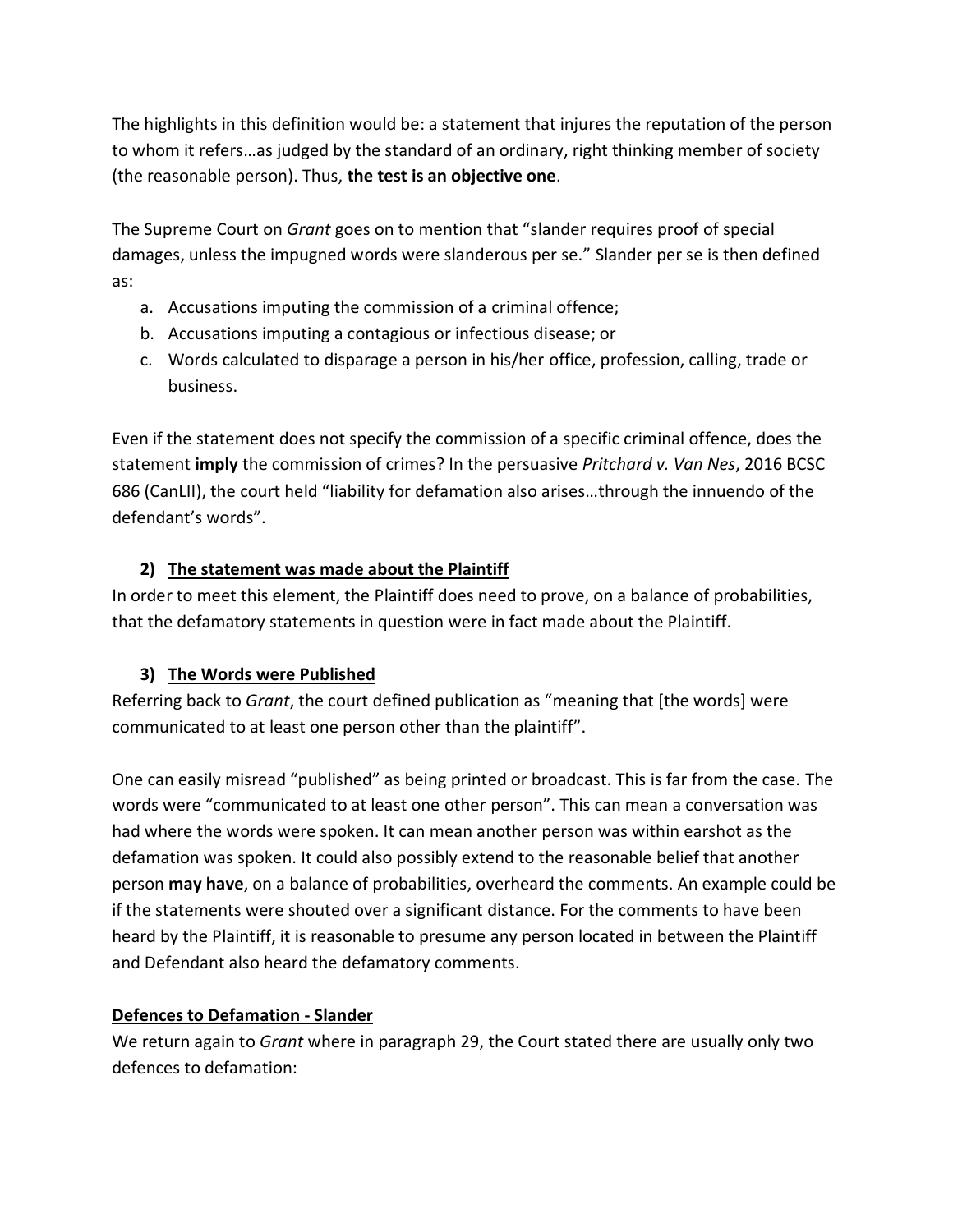- 1) The statement is substantially true,
- 2) The statement was made in a protected or privileged context.

It is important to note that, as mentioned above, once the elements of the initial tort have been met, the onus falls to the defendant to prove the comments were not false. The Plaintiff need not prove the allegations are in fact false, although any evidence to that effect is always helpful.

#### **Damages**

Once the elements of the initial tort are proven, damage is also presumed. What is not presumed is the amount. So, what contributes to the calculation of damages from defamation?

In *Walker et al. v. CFTO Ltd. et al.* 59 O.R. (2d) 104, (1987) O.J. No. 236, the Court of Appeal held that a "compensatory damage award in a defamation action should represent the Judge or jury's estimate of the amount necessary in all the circumstances of the case: (i) to vindicate the plaintiff's reputation; and (ii) to compensate him for his wounded feelings".

This distinction is significant in that the ruling holds that one does not necessarily have to provide proof of financial damage.

Also considered are the ongoing ramifications of defamation as noted in *Hill v. Church of Scientology of Toronto*, [1995] 2 S.C.R. 1130:

> [166] …A defamatory statement can seep into the crevasses of the subconscious and lurk there ever ready to spring forth and spread its cancerous evil. The unfortunate impression left by a libel may last a lifetime. Seldom does the defamed person have the opportunity of replying and correcting the record in a manner that will truly remedy the situation.

In noting the above case, the Court in *Pritchard v Van Nes*, 2016 BCSC 686 (CanLII) added:

(205) In attempting to arrive at the appropriate level of general damages in a defamation case, one must always be aware of not only the damage inflicted to a person's reputation but also the fact that once damaged a reputation is very difficult to restore. Always mindful of the fine balance between freedom of speech and the protection of reputation, once the scales have been tipped through defamation, a plaintiff is entitled to be compensated not only for the injury caused by the damage to his integrity within his broad community but also for the suffering occasioned by the defamation.